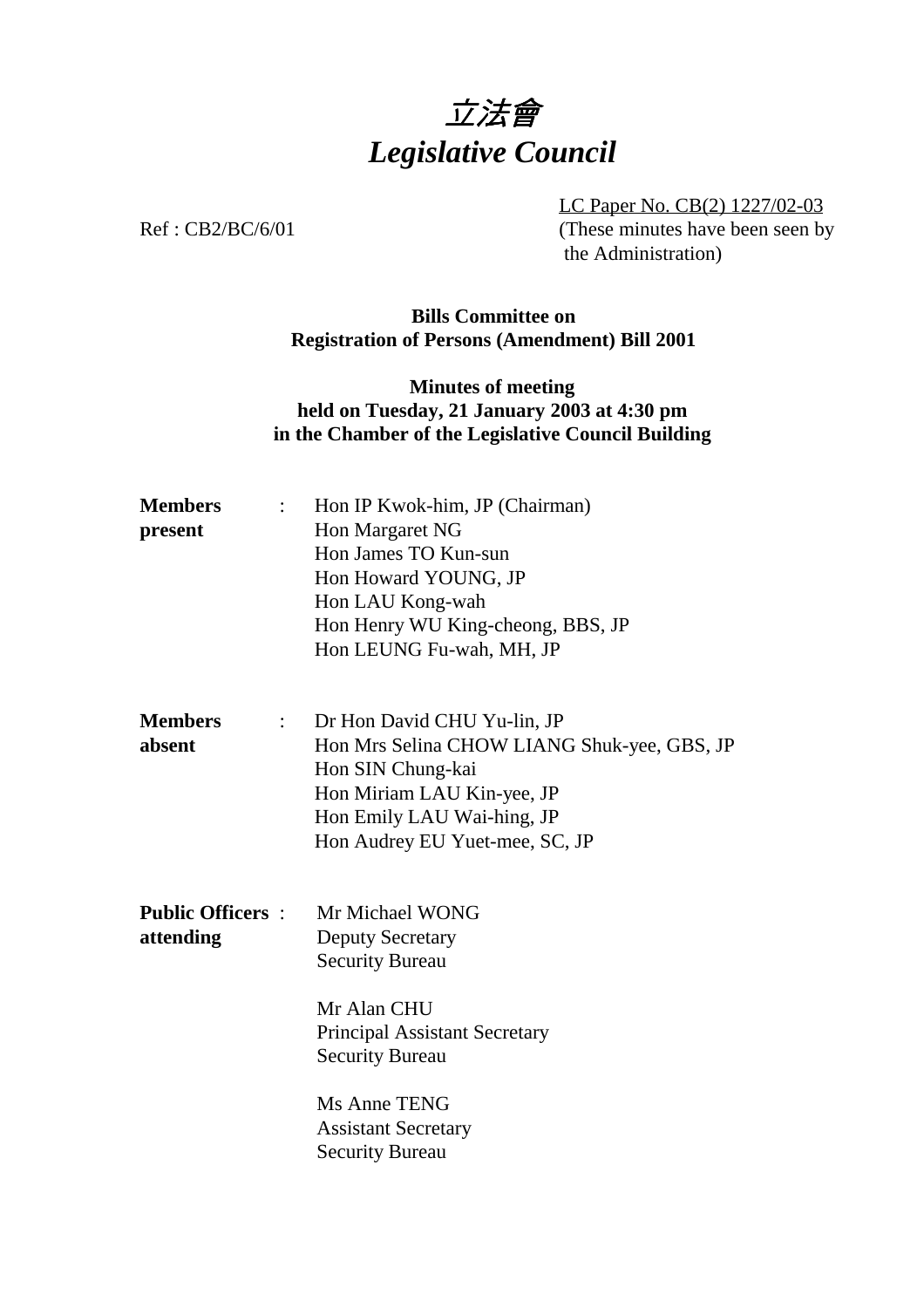|                               | Mr Michael STONE                                                                 |
|-------------------------------|----------------------------------------------------------------------------------|
|                               | E-government Coordinator<br>Commerce, Industry and Technology Bureau             |
|                               | Ms Joyce TAM                                                                     |
|                               | <b>Principal Assistant Secretary</b><br>Commerce, Industry and Technology Bureau |
|                               | Miss Sabrina LAW                                                                 |
|                               | <b>Assistant Secretary</b><br>Commerce, Industry and Technology Bureau           |
|                               | Mr Gilbert MO                                                                    |
|                               | Deputy Law Draftsman<br>Department of Justice                                    |
|                               | Mr WONG Tat-po                                                                   |
|                               | <b>Deputy Director</b><br><b>Immigration Department</b>                          |
|                               | Mr Raymond WONG Wai-man                                                          |
|                               | <b>Assistant Director</b><br><b>Immigration Department</b>                       |
|                               | Mr TSOI Hon-kuen                                                                 |
|                               | <b>Assistant Director</b><br><b>Immigration Department</b>                       |
|                               |                                                                                  |
| <b>Clerk</b> in<br>attendance | : Mrs Sharon TONG<br>Chief Assistant Secretary (2) 1                             |
|                               |                                                                                  |
| <b>Staff</b> in<br>attendance | : Mr Arthur CHEUNG<br>Senior Assistant Legal Adviser 2                           |
|                               |                                                                                  |
|                               | Mr Raymond LAM<br>Senior Assistant Secretary (2) 5                               |
|                               |                                                                                  |

# **I. Meeting with the Administration**

The Bills Committee continued to examine the Bill clause-by-clause (index of proceedings attached at **Annex**).

**-** 2 -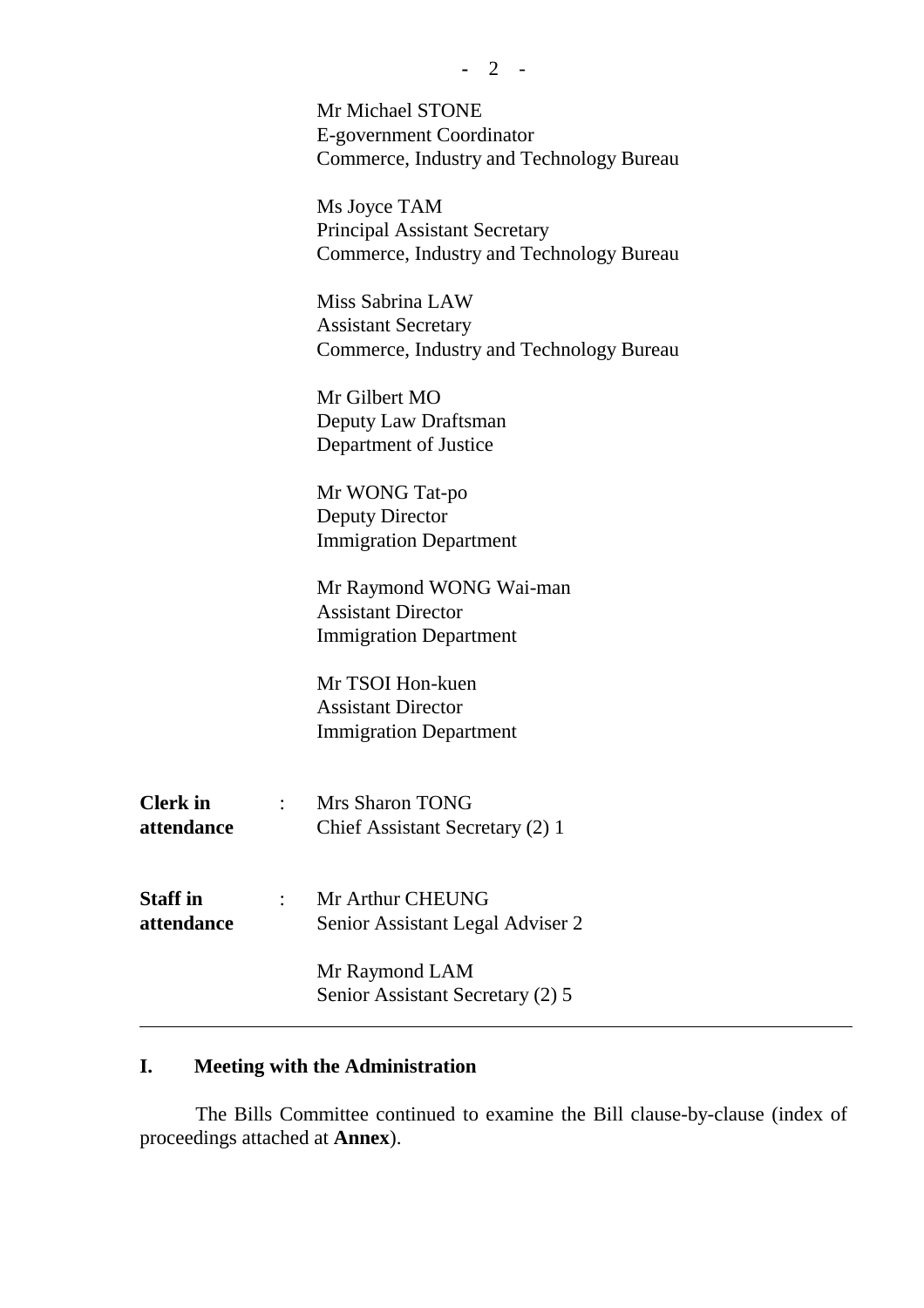2. The Bills Committee requested the Administration -

#### Clause 12

- (a) To consider amending the existing Regulation 11(2) to remove the Commissioner of Police's power to authorise persons to inspect identity cards, or to consider setting out the classes of authorised persons in the Regulation and upgrading the approving authority from "Commissioner of Police" to "the Chief Executive";
- (b) To provide members with copies of all the orders issued under Regulation 11(1);
- (c) To confirm whether there was other legislation, besides section 17C of the Immigration Ordinance, that empowered law enforcement officers to require any person to produce his identity card on demand for inspection;

## Clause 15

(d) To consider the need for the expression "in his possession" in the proposed Regulation 18(1)(b) and to consider revising the Regulation having regard to the fact that some people (e.g. those who were blind) might not be able to see/read the information stored inside the chips of their smart identity cards;

Clause 16

(e) To consider the need for the proposed Regulation 21(1), in particular, proposed Regulation 21(1)(c) and (d) and the impact of Regulation 21 on third parties;

Clause 19

- (f) To consider whether the savings and transitional provisions in the proposed Regulation 27 should be enacted through amendment of existing provisions; and
- (g) To explain whether the invalidation of an identity card would affect a person's right of abode (ROA), including the acquiring, exercising or proof of ROA, and whether it would affect his right to medical, health, education and welfare services and, in the case of retired civil servants, pension, or any other of his rights.
- 3. The Administration undertook -

#### Clause 13

- (a) To amend the proposed Regulation 11A to the effect that
	- (i) The scanning of a person's thumb-print or other fingerprint would be performed only where the law enforcement officer concerned had reasonable suspicion about the identity of the cardholder;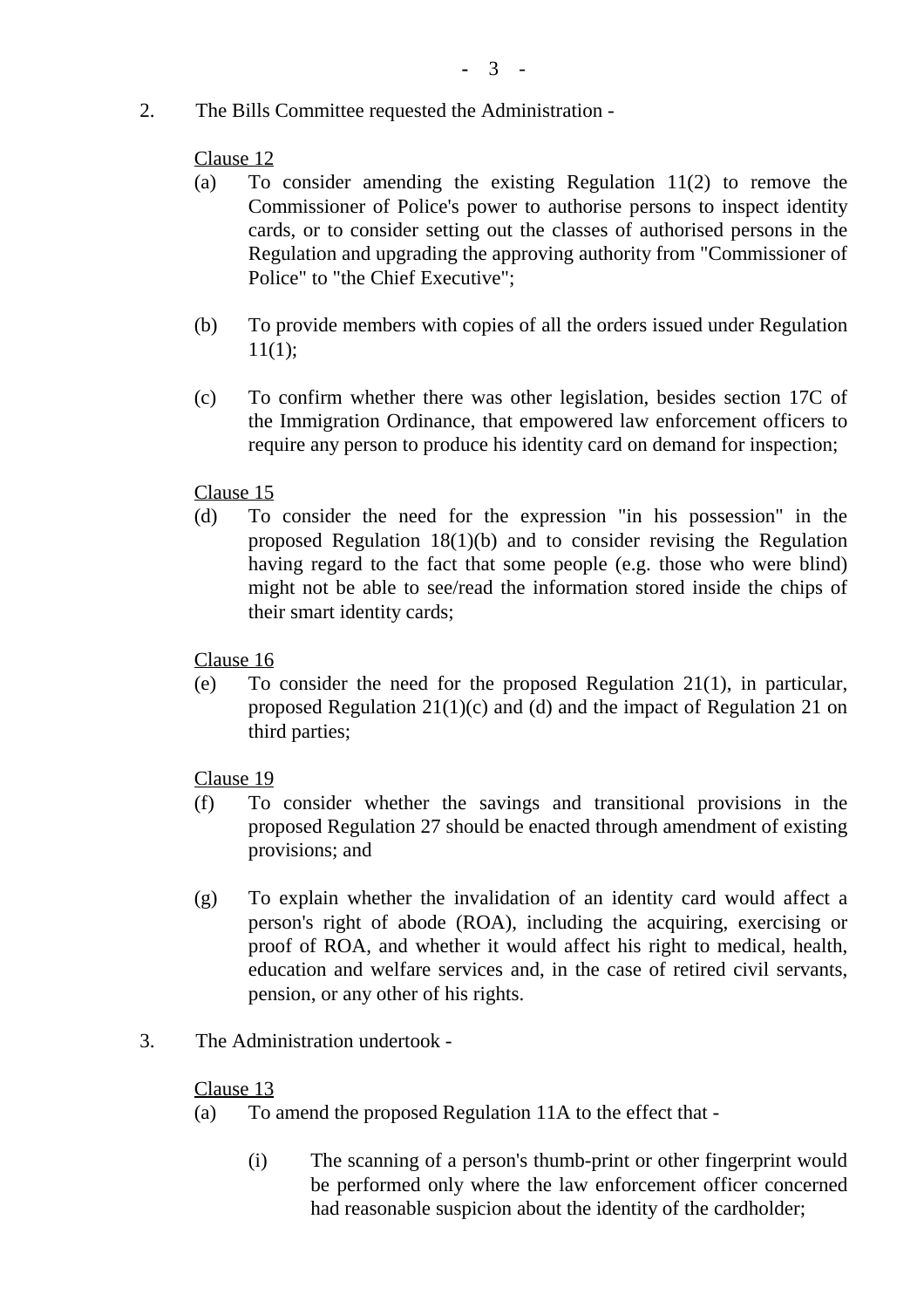- (ii) "authorized person" be deleted from the categories of persons to be empowered to verify identity by fingerprint matching;
- (b) To provide in subsidiary legislation the type of smart card readers to be used for fingerprint verification and that the fingerprint data collected with smart card readers would not be permanently stored:

#### Clause 14

(c) To amend the proposed Regulation 12(1A) to criminalise unauthorised access to data stored in the chip of a smart identity card;

#### Clause 17

- (d) To delete the expression "in his absolute discretion" from the proposed Regulation 23 and amend the term "record" as "copy";
- (e) To move the provisions in the proposed Regulation 23 to the principal ordinance; and

#### **Others**

(f) To provide the draft CSAs to the Bill.

#### **II. Dates of subsequent meetings**

4. Members agreed that further meetings be scheduled for Tuesday, 11 February 2003 at 2:30 pm and Tuesday, 18 February 2003 at 8:30 am to continue discussion with the Administration.

5. The meeting ended at 6:30 pm.

Council Business Division 2 Legislative Council Secretariat 19 February 2003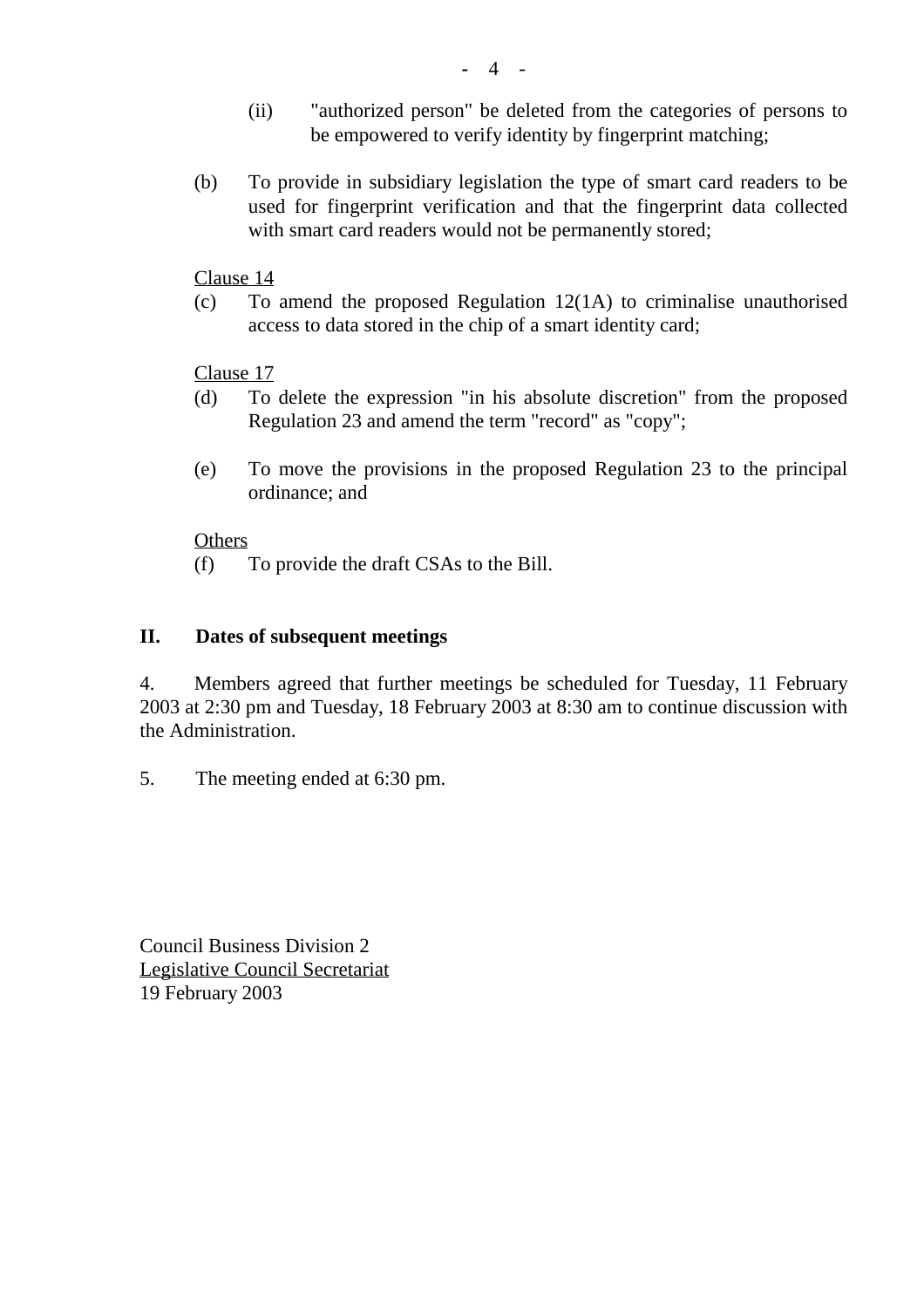#### **Proceedings of the meeting of the Bills Committee on Registration of Persons (Amendment) Bill 2001 on Tuesday, 21 January 2003 at 4:30 pm in the Chamber of the Legislative Council Building**

| <b>Time</b>          | <b>Speaker</b>     | Subject(s)                                                                                    | <b>Action</b>                                        |
|----------------------|--------------------|-----------------------------------------------------------------------------------------------|------------------------------------------------------|
| marker<br>$000000 -$ | Chairman           | Opening remarks                                                                               | <b>Required</b>                                      |
| 000134               |                    |                                                                                               |                                                      |
| $000135 -$           | Hon Margaret       | Stapling of marked-up copies of relevant                                                      |                                                      |
| 000230               | <b>NG</b>          | Ordinances                                                                                    |                                                      |
|                      |                    |                                                                                               |                                                      |
| $000231 -$           | Chairman           | Briefing on clause 12 of the Bill                                                             |                                                      |
| 000503<br>$000504 -$ | Admin<br>Admin     | Briefing on clause 13 of the Bill and                                                         |                                                      |
| 000754               | Chairman           | amendments to be proposed by the                                                              |                                                      |
|                      |                    | Administration to the proposed Regulation 11A                                                 |                                                      |
|                      |                    |                                                                                               |                                                      |
| $000755 -$           | Hon James TO       | Taking of fingerprints under Regulation 11                                                    |                                                      |
| 001220               | Chairman           |                                                                                               |                                                      |
|                      | Admin              |                                                                                               |                                                      |
| $001221 -$<br>001454 | Hon Margaret<br>NG | Amendments to be proposed by the<br>Administration to Regulation 11A                          |                                                      |
|                      | Admin              |                                                                                               |                                                      |
| $001455 -$           | Hon Margaret       | Legislation empowering law enforcement                                                        | <b>Admin to confirm</b>                              |
| 001948               | <b>NG</b>          | officers to require any person to produce his                                                 | whether there was other                              |
|                      | Chairman           | identity card on demand for inspection                                                        | legislation, besides                                 |
|                      | Admin              |                                                                                               | section 17C of the                                   |
|                      |                    |                                                                                               | Immigration                                          |
|                      |                    |                                                                                               | Ordinance, that<br>empowered law                     |
|                      |                    |                                                                                               | enforcement officers to                              |
|                      |                    |                                                                                               | require any person to                                |
|                      |                    |                                                                                               | produce his identity                                 |
|                      |                    |                                                                                               | card on demand for                                   |
|                      |                    |                                                                                               | inspection                                           |
| $001949 -$           | Hon James TO       |                                                                                               | <b>Admin to consider</b>                             |
| 002806               | Chairman           | Authorisation of persons to require any person<br>to produce his identity card for inspection | amending the existing                                |
|                      | Admin              |                                                                                               | <b>Regulation 11(2) to</b>                           |
|                      |                    |                                                                                               | remove the                                           |
|                      |                    |                                                                                               | <b>Commissioner of</b>                               |
|                      |                    |                                                                                               | Police's power to                                    |
|                      |                    |                                                                                               | authorise persons to                                 |
|                      |                    |                                                                                               | inspect identity cards or<br>to consider setting out |
|                      |                    |                                                                                               | the classes of authorised                            |
|                      |                    |                                                                                               | persons in the                                       |
|                      |                    |                                                                                               | <b>Regulation</b>                                    |
| $002807 -$           | Hon LAU Kong-      | Amendments to be proposed by the                                                              |                                                      |
| 002927               | wah                | Administration to Regulation 11A                                                              |                                                      |
|                      | Chairman           |                                                                                               |                                                      |
|                      | Admin              |                                                                                               |                                                      |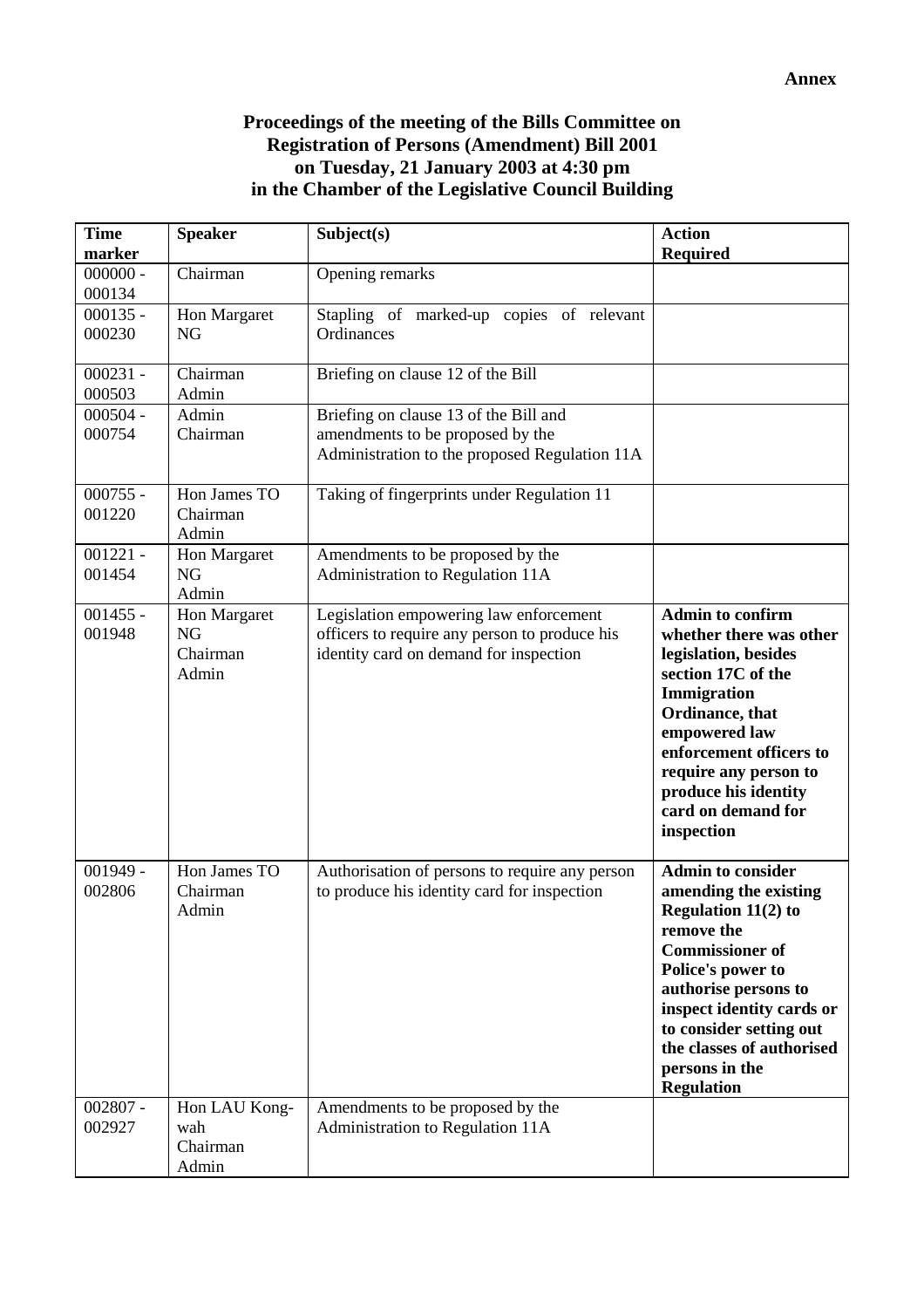| $002928 -$ | Hon Howard        | Whether Regulation 11(1) referred to persons      |                              |
|------------|-------------------|---------------------------------------------------|------------------------------|
| 003033     | <b>YOUNG</b>      | who possessed identity cards                      |                              |
|            | Admin             |                                                   |                              |
| 003034 -   | Hon Margaret      | Orders issued under Regulation 11(1)              | <b>Admin to provide</b>      |
| 003313     | <b>NG</b>         |                                                   | members with copies of       |
|            | Chairman          |                                                   | all the orders issued        |
|            | Admin             |                                                   | under Regulation $11(1)$     |
|            |                   |                                                   |                              |
| $003314 -$ | Hon James TO      | Whether the Commissioner of Police or the         | <b>Admin to consider</b>     |
| 003704     | Chairman          | Chief Executive should be empowered to            | upgrading the                |
|            | Admin             | authorise persons                                 | approving authority          |
|            |                   |                                                   | from "Commissioner of        |
|            |                   |                                                   | <b>Police"</b> in Regulation |
|            |                   |                                                   | $11(2)$ to "the Chief        |
|            |                   |                                                   | <b>Executive"</b>            |
|            |                   |                                                   |                              |
| $003705 -$ | Hon James TO      | Whether section 17C of the Immigration            |                              |
| 005209     | Chairman          | Ordinance should be amended to the effect that    |                              |
|            | Hon Margaret      | a person would be demanded to produce his         |                              |
|            | <b>NG</b>         | identity card for inspection only where there     |                              |
|            | Admin             | was reasonable suspicion about his identity       |                              |
|            |                   |                                                   |                              |
| $005210 -$ | Admin             | Briefing on clause 14 of the Bill and             |                              |
| 005428     | Chairman          | amendments to be proposed by the                  |                              |
|            |                   | Administration to the proposed Regulation         |                              |
|            |                   | 12(1A)                                            |                              |
|            |                   |                                                   |                              |
| $005429 -$ | Hon Howard        | Whether a person would be prosecuted for          |                              |
| 005739     | <b>YOUNG</b>      | laminating his identity card and validity of such |                              |
|            | Chairman          | a laminated card                                  |                              |
|            | Admin             |                                                   |                              |
| $005740 -$ | Admin             | Briefing on clause 15 of the Bill                 |                              |
| 005855     | Chairman          |                                                   |                              |
| $005856 -$ | Admin             | Briefing on clause 16 of the Bill                 |                              |
| 005954     | Chairman          |                                                   |                              |
| $005955 -$ | Hon James TO      | Revising the proposed Regulation $18(1)(b)$       | <b>Admin to consider</b>     |
| 010447     | Admin             | having regard to the fact that some people (e.g.  | revising the proposed        |
|            |                   | those who were blind) might not be able to        | <b>Regulation</b>            |
|            |                   | see/read the information stored inside the chips  |                              |
|            |                   | of their smart identity cards                     |                              |
|            |                   |                                                   |                              |
| $010448 -$ | SALA <sub>2</sub> | Need for the expression "in his possession" in    | <b>Admin to consider the</b> |
| 010617     | Admin             | the proposed Regulation $18(1)(b)$                | need for the expression      |
|            |                   |                                                   | "in his possession" in       |
|            |                   |                                                   | the proposed Regulation      |
|            |                   |                                                   | 18(1)(b)                     |
|            |                   |                                                   |                              |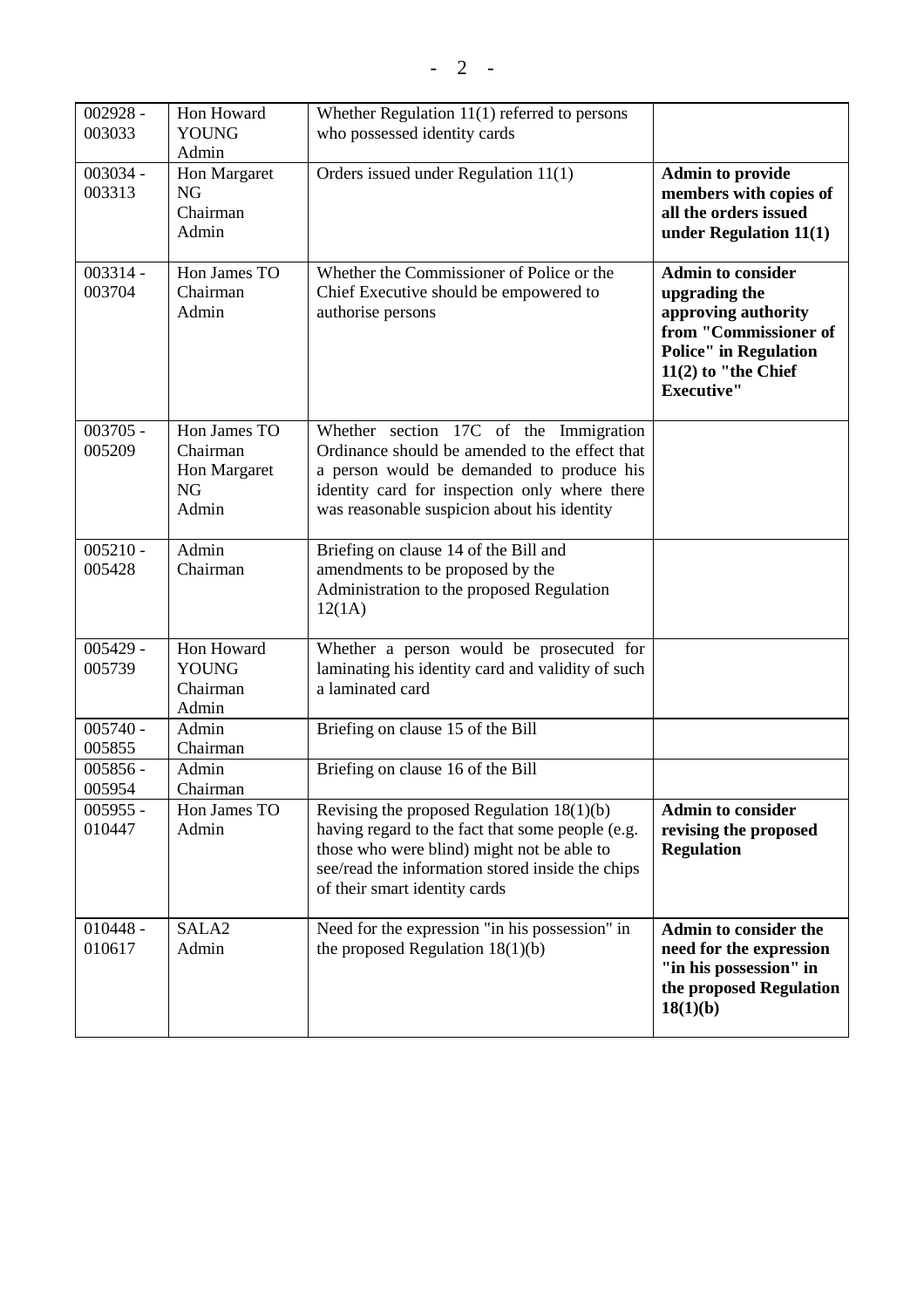| $010618 -$<br>010807 | Hon James TO<br>Chairman<br>Admin                      | Effect of clause 16                                                                                                                                                                                                                                                                                                                        |                                                                                                                                                                                                                                                                                                                                                                        |
|----------------------|--------------------------------------------------------|--------------------------------------------------------------------------------------------------------------------------------------------------------------------------------------------------------------------------------------------------------------------------------------------------------------------------------------------|------------------------------------------------------------------------------------------------------------------------------------------------------------------------------------------------------------------------------------------------------------------------------------------------------------------------------------------------------------------------|
| $010808 -$<br>011255 | Hon LAU Kong-<br>wah<br>Hon James TO<br>Admin          | Setting out the standard of proof in the<br>proposed Regulation 21(1)                                                                                                                                                                                                                                                                      |                                                                                                                                                                                                                                                                                                                                                                        |
| $011256 -$<br>011445 | Hon James TO<br>Admin                                  | Effect of the proposed Regulation $21(1)$ on the<br>rights of third parties                                                                                                                                                                                                                                                                |                                                                                                                                                                                                                                                                                                                                                                        |
| $011446 -$<br>011711 | SALA <sub>2</sub><br>Admin                             | Need for the proposed Regulation $21(1)(c)$ and<br>(d); need for the whole of the proposed<br>Regulation $21(1)$                                                                                                                                                                                                                           | <b>Admin to consider the</b><br>need for the proposed<br><b>Regulation 21(1), in</b><br>particular Regulation<br>$21(1)(c)$ and (d) and the<br>impact of Regulation 21<br>on third parties                                                                                                                                                                             |
| $011671 -$<br>011838 | Admin                                                  | Briefing on clause 17 of the Bill and the<br>amendments<br>be<br>proposed<br>to<br>by<br>the<br>Administration to the proposed Regulation 23                                                                                                                                                                                               |                                                                                                                                                                                                                                                                                                                                                                        |
| $011839 -$<br>011906 | Admin                                                  | Briefing on clause 18 of the Bill                                                                                                                                                                                                                                                                                                          |                                                                                                                                                                                                                                                                                                                                                                        |
| $011907 -$<br>011959 | Admin                                                  | Briefing on clause 19 of the Bill                                                                                                                                                                                                                                                                                                          |                                                                                                                                                                                                                                                                                                                                                                        |
| $012000 -$<br>012724 | Hon James TO<br>Admin                                  | Situations where an identity card would<br>become invalid and where it was unlawful to<br>possess an invalid identity                                                                                                                                                                                                                      |                                                                                                                                                                                                                                                                                                                                                                        |
| $012725 -$<br>013000 | SALA <sub>2</sub><br>Admin<br>Chairman<br>Hon James TO | Whether the savings and transitional provisions<br>in the proposed Regulation 27 should be<br>enacted through amendment of existing<br>provisions                                                                                                                                                                                          | <b>Admin to consider</b><br>whether the savings and<br>transitional provisions<br>in the proposed<br><b>Regulation 27 should be</b><br>enacted through<br>amendment of existing<br>provisions                                                                                                                                                                          |
| $013001 -$<br>015238 | Hon James TO<br>Chairman<br>SALA <sub>2</sub><br>Admin | Whether the invalidation of an identity card<br>would affect a person's right of abode (ROA),<br>including the acquiring, exercising or proof of<br>ROA, and whether it would affect his right to<br>medical, health, education and welfare services<br>and, in the case of retired civil servants,<br>pension, or any other of his rights | <b>Admin to explain</b><br>whether the invalidation<br>of an identity card<br>would affect a person's<br>ROA, including the<br>acquiring, exercising or<br>proof of ROA, and<br>whether it would affect<br>his right to medical,<br>health, education and<br>welfare services and, in<br>the case of retired civil<br>servants, pension, or<br>any other of his rights |